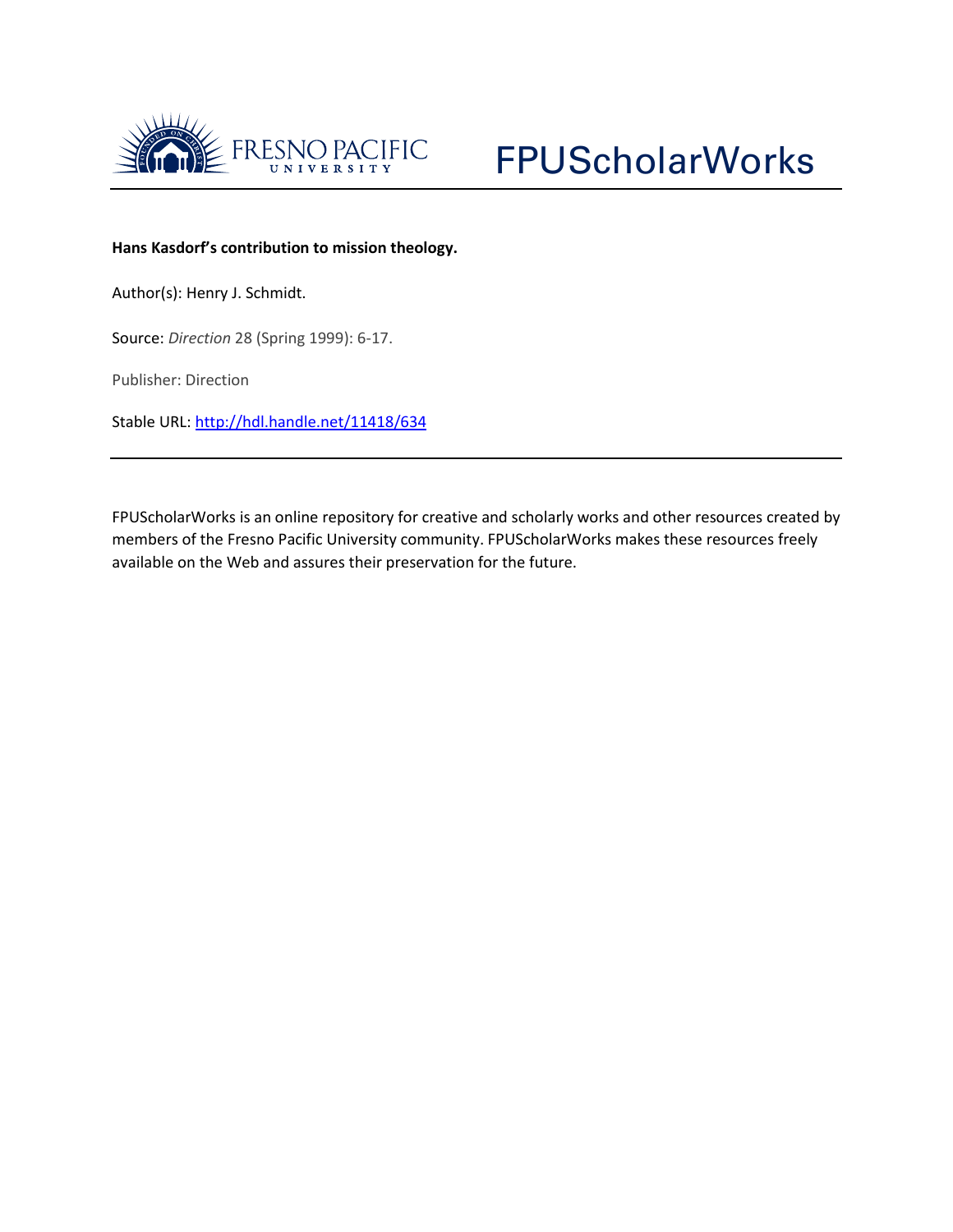# **Hans Kasdorf 's Contribution to Mission Theology**

## *Henry J. Schmidt*

**M** issiologists within the North American Mennonite Brethren **L** Church are rare. In our one hundred and thirteen years of mission history, only four missiologists have risen to prominence, both within and beyond denominational ranks, all within the last fifty years: George W. Peters, Jacob A. Loewen, Paul G. Hiebert, and Hans Kasdorf. The focus of this essay is to highlight Kasdorf's unique contribution to mission theology in his own Anabaptist Mennonite Brethren tradition as well as to the larger church.

*Students and colleagues respect Kasdorf not only for his expertise in mission theology, history, strategies, and future trends, but for his humble spirit, modest self-assessment, and a style that "talks less but says more. "* 

#### **HANS KASDORF'S UNIQUE PREPARATION AS A MISSIOLOGIST**

How God providentially shapes individuals for unique kingdom tasks is intriguing. Professor Kasdorf's academic record, scholarship, and writings reflect both breadth and depth in his preparation as a missiologist. His formal education includes two earned doctorates (missiology, theology) and three masters degrees (historical theology, German language/literature, religious education). He speaks English, German, Portuguese, and Spanish fluently. His studies have also given him reading proficiencies in Greek, Hebrew, Danish, Dutch, French, Russian, and Italian. What makes his story so remarkable is that Kasdorf's early for-

*Henry Schmidt began in 1978 as professor in missions and evangelism, and since 1993 has served as President of Mennonite Brethren Biblical Seminary, Fresno, California. He and Hans Kasdorf were colleagues in the department of world mission at MBBSfrom 1978 to 1993.*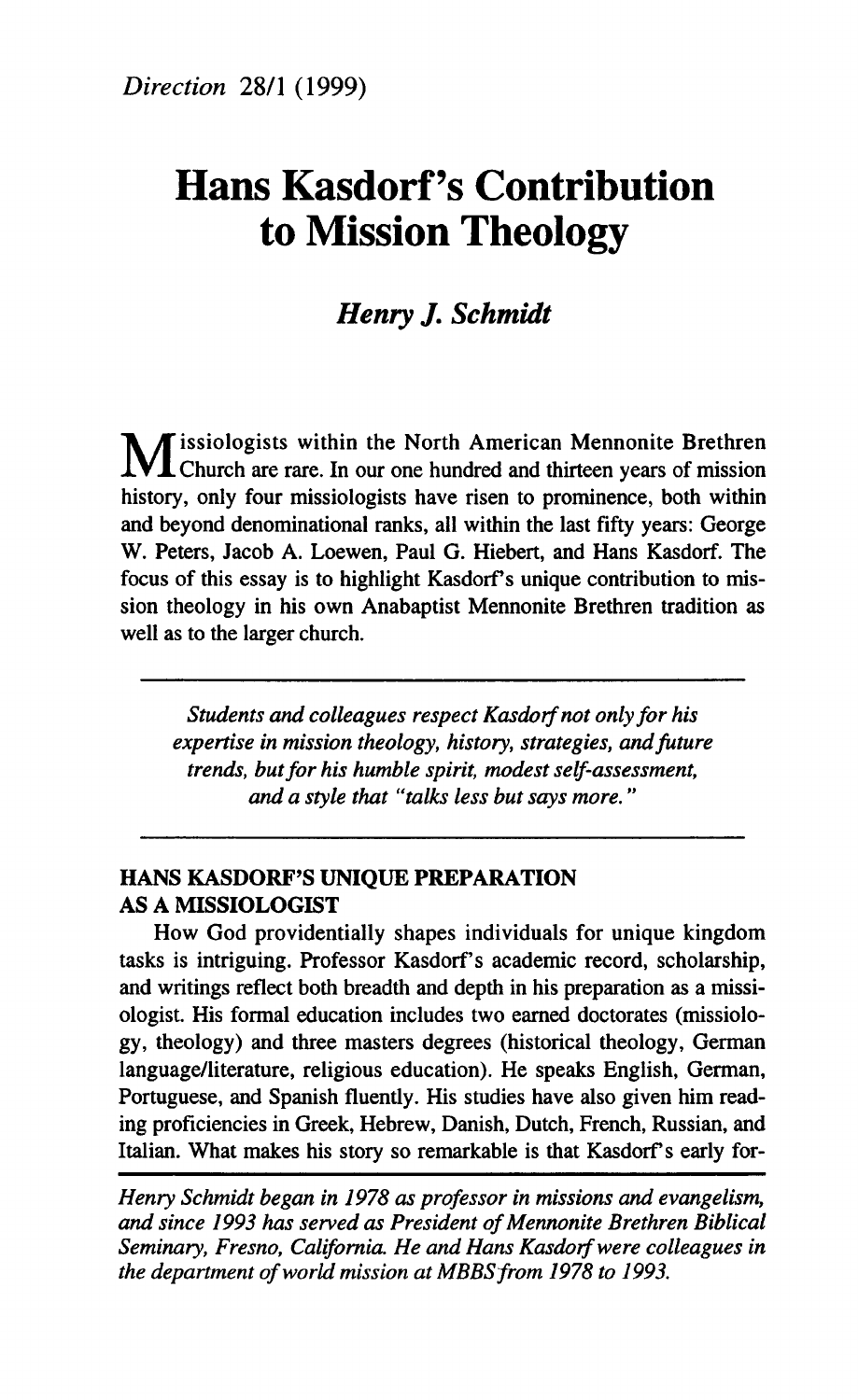mal education was cut short, during the second grade in Brazil, by World War II. Though he never owned his first book until age eighteen, and only returned to formal studies when he was twenty-one, he has been a lifelong learner and student.

The global mission perspective he so clearly articulates in his writings is deeply rooted in his commitment to Christ, educational pursuits, and in background as a global Christian. Born in South Russia, he was educated in Brazil, Canada, Germany, the United States, and South Africa. He is a "global" professor, having lectured in Brazil, Paraguay, Germany, Austria, Switzerland, Canada, Scotland, Kenya, South Africa, Romania, Hungary, the CIS, and beyond. His writings and vision for global mission reflect an integrated analysis from his broad range of experiences, interests and studies: history, missiology, literature, linguistics, anthropology, and theology.

In reflecting on the major influences that have shaped his missiology, Kasdorf identifies three theological currents that have converged to form his "hybrid missiology."<sup>1</sup> First his Anabaptist-Mennonite tradition, deepened through years of studying and teaching at the Mennonite Brethren Biblical Seminary, has shaped his ecclesiology in general and his understanding of the believers church in particular. Anabaptist scholar J. Β. Toews of Fresno, California, was his mentor. Second, from Reformed Theology he embraced the aspects of God's grace, goodness, glory, and greatness plus the spirituality dimension of missiology through Arthur Glasser, Fuller Theological Seminary, and David Bosch, University of South Africa. Third, Kasdorf was influenced by Lutheran Pietism, with its stress on repentance and faith, the life-changing power of God's Word, and the biblical focus on the Holy Trinity. This came primarily through the writings of Philipp Jakob Spener, Gustav Warneck, Georg Vicedom, and his ten-year correspondence with Arno Lehmann, his mentor at the Martin-Luther-Universität at Halle.

Kasdorf's mission perspective was also shaped through a "wide" angle lens" in his reading, research, and participation in mission consultations that were both national and international, conciliar and nonconciliar. In God's providence these "hybrid" influences, along with Kasdorf's broad experience and disciplined scholarship, have produced a missiologist whose greatest gift to the church is his ability to analyze, synthesize, and clearly articulate issues in mission history and theology.

#### **HANS KASDORF AS A MISSION HISTORIAN/SCHOLAR**

For Kasdorf, missiology, history, and theology are complementary partners in understanding God's mission in the world. He writes about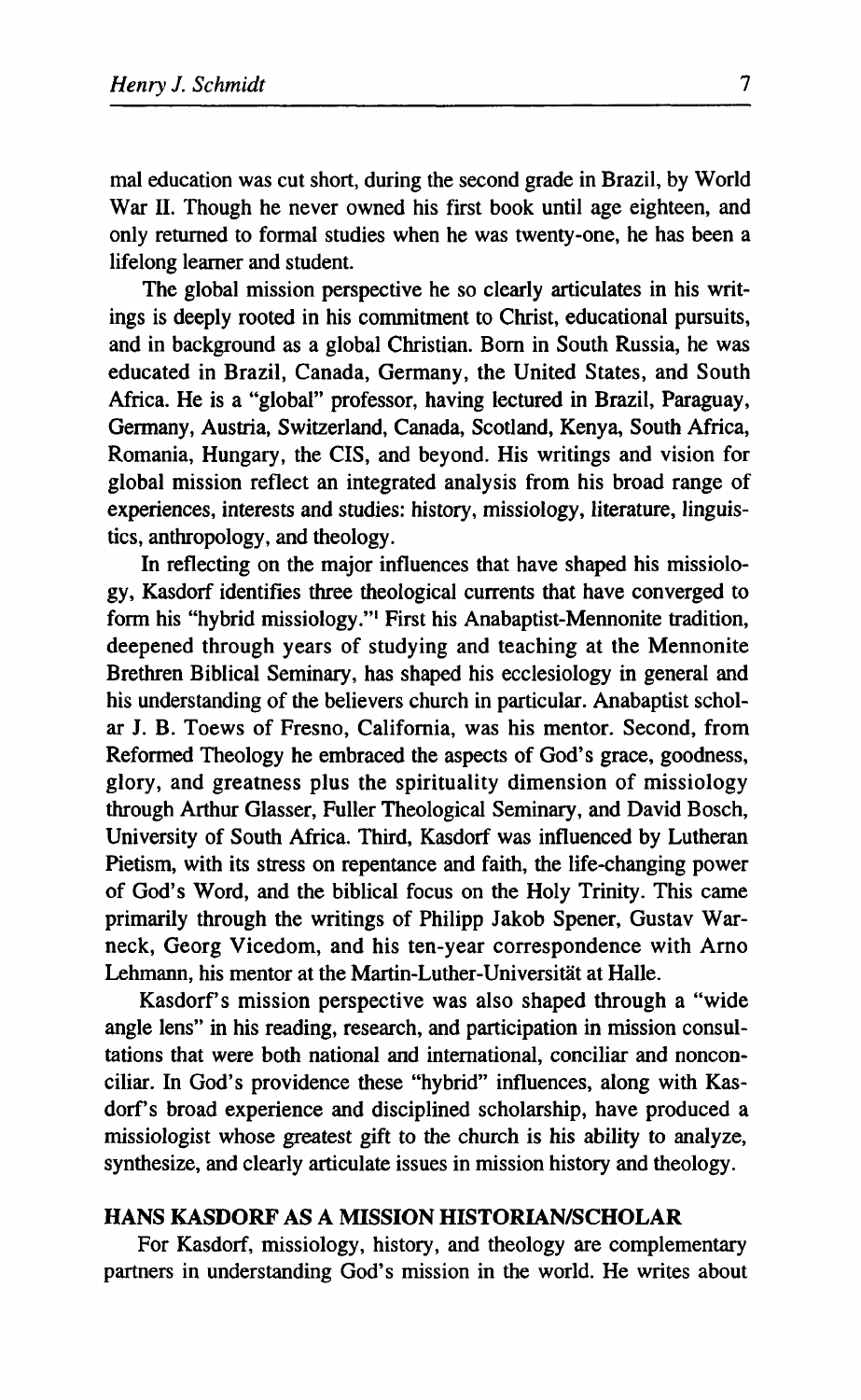**their interrelationship in a recent essay:** 

**Today's generation of church and school has the tendency to be ahistorical. That is dangerous. Today's mission has a long history. It is imperative to understand yesterday's mission in order to be missionarily fruitful in tomorrow's world. This demands serious theological and historical reflection as much as serious commitment, biblical studies,**  and practical experience . . . . I am concerned about the rela**tionship between mission and theology ... . We need both to missionize the world ... . Mission is the mother of theology, and theology the daughter of mission. It is only as the church is missionally involved with the world that its theologizing task becomes essential. When the church is not intentionally missionizing it has little need for theology.<sup>2</sup>**

**Kasdorf, along with other missiologist/theologians, believes that our biblical hermeneutic is largely shaped by our understanding of history. But his struggle with two basic questions in interpreting history is also clear: "Which theory of history should we choose? And by what criteria can we make the most intelligent choice?"<sup>3</sup> In his search for a theology of history he came to reject dispensationalism as an inadequate principle of hermeneutics. He did find the linear concept of history as** *chronos* **and the event character of** *kairos* **helpful in understanding God's revelation and mission. He writes,** 

**The word revelation, then, most aptly describes a theology of history by telling the story of our sovereign God making himself known in historical acts of salvation that encompass the entire spectrum of time from creation to consummation. The Christ event together with the coming of the Spirit constitutes the main story at the midpoint of history to usher in the church in world mission."<sup>4</sup>**

**His writing, lectures, and messages carry a uniform theme: 'The Bible is a missionary book."** 

Perhaps Kasdorf's greatest contribution to missiology is yet to be **realized in the untapped treasures of his extensive research and publications. His 706-page dissertation, "A Century of Mennonite Brethren Mission Thinking, 1885-1984," is a careful and helpful analysis of the shifts in mission theology, philosophy, and thinking in a denomination's mission history.<sup>5</sup> Many of his writings are in German, and his works have influenced missiology worldwide. His numerous books cover such subjects as conversion and historical and theological perspectives on missions. The one hundred plus published journal and religious periodi-**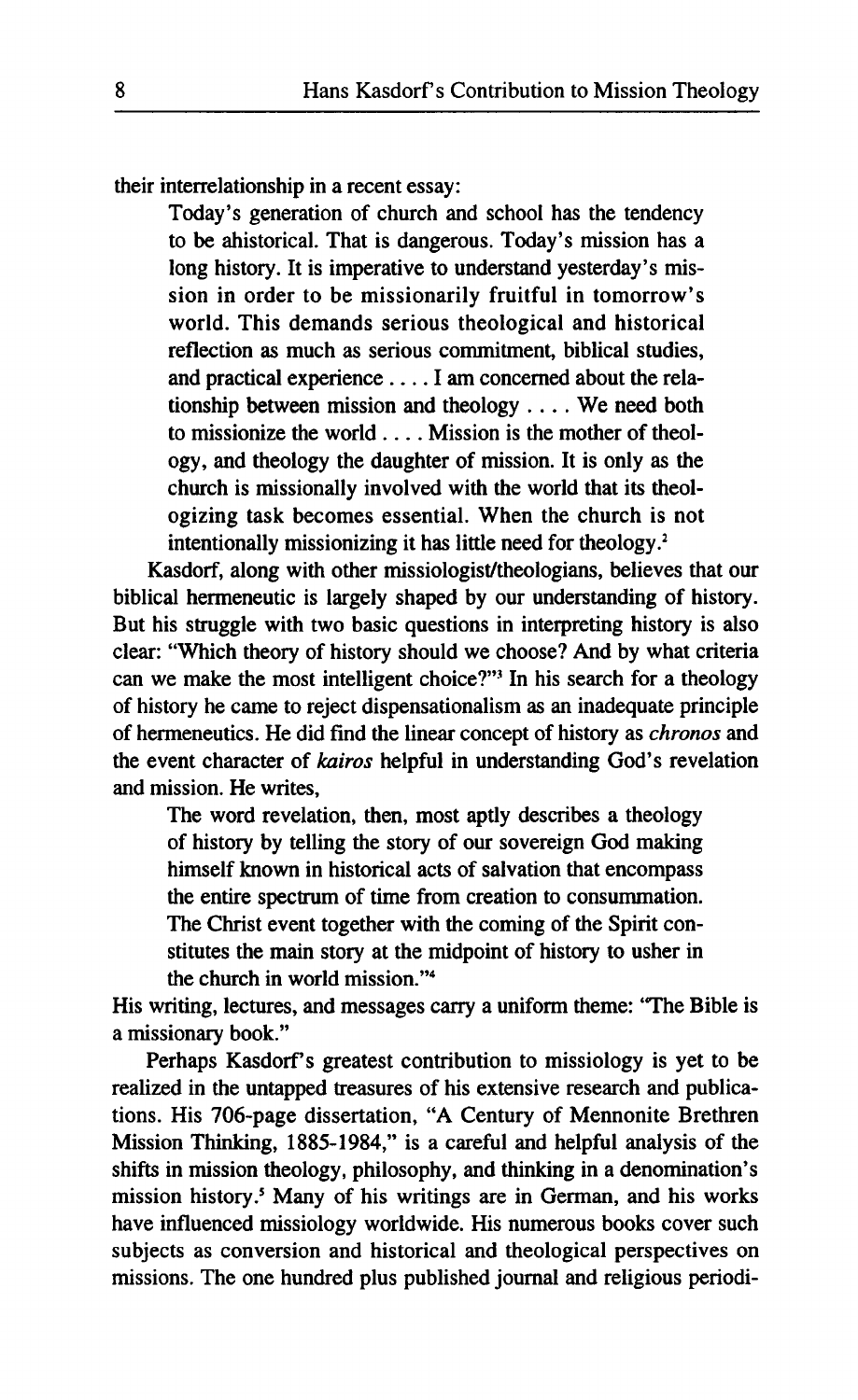cal articles, book reviews, and book chapters are a commentary on his solid scholarship and contribution to the larger field of missiology. He continues to think and write about the history of missiology and a biblical theology of mission.

#### **THREE IMPORANT CONTRIBUTIONS**

Kasdorf's historical dimension in missiology serves his denomination and the larger church in three specific ways. First, Mennonite Brethren have never spelled out a systematic theology basic to their faith, let alone an explicit theology fundamental to their missional involvement. Their theology overall has been more implicit than explicit, more by implication than by expression. They have operated more on given assumptions than on formal pronouncements. Their history reflects a greater concern to "obey the great commission" than to formulate essential biblical principles underlying the missionary nature and action of the believers church. Their theologizing process has been clearer in statements on mission philosophy and policy than on theology. Kasdorf's writings are a major contribution to Mennonite Brethren selfunderstanding historically, missiologically, and theologically.<sup>6</sup>

Secondly, Kasdorf's scholarship addresses the problem of "a distorted church and mission history." He writes, "The lamentable disregard for Anabaptist mission during the Reformation has given a distorted picture of mission history."<sup>7</sup> He clearly articulates the fundamental concepts which undergird the motives of Anabaptist mission consciousness and evangelistic witness in the world. These include an understanding of a new life in Christ as a voluntary commitment to Jesus Christ as Lord, a believers church marked by voluntarism, free submission in a covenant relationship, and separation of church and state. Interpreting the Bible was a "hermeneutical community" process. Their understanding of church history was different than that of the Protestant and Roman Catholic Reformers in not merely calling for a "reformation" in the existing church-state system, but for a "restitution" to the first-century church model. The centrality of and obedience to the great commission (Ps. 24:1; Matt. 28:16-20; Mark 16:15-20) is clearly focused in Anabaptism, which is not the case with the Lutherans or Roman Catholic reformers.<sup>8</sup> Kasdorf's writings not only correct a distorted mission history but document Anabaptism as a dynamic missionary movement.

Thirdly, Kasdorf's work provides an enormous resource for scholars and church/mission leaders in learning lessons from past mission leaders/movements that are relevant for the present and can shape a better mission future. For example, his analysis of the legacy of Gustav War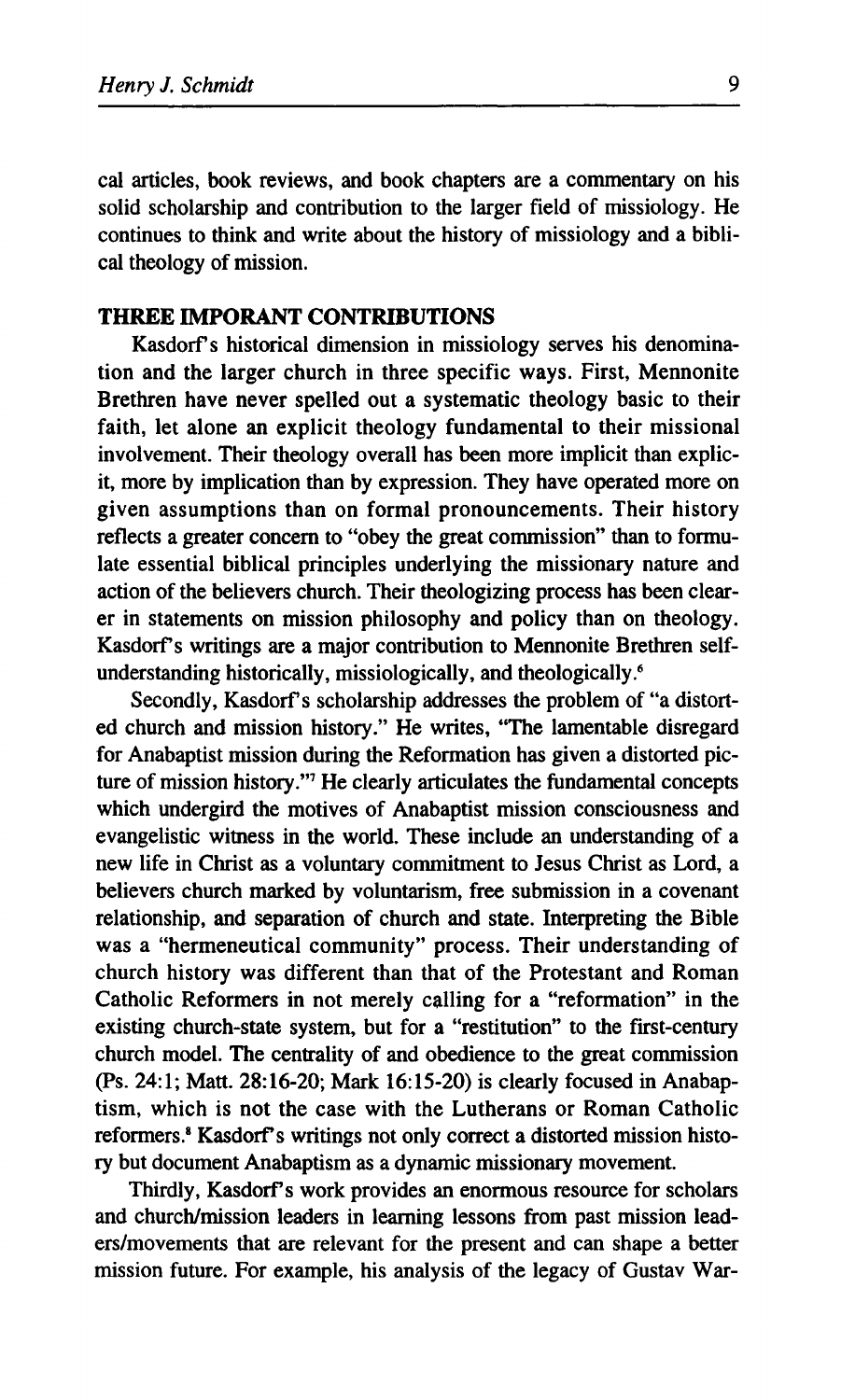neck (1834-1910), called the originator of Protestant missiology, gives valuable insight into the formation and work of one of Germany's great missiologists.<sup>9</sup> Kasdorf's "Current State of Missiology: Reflections on Twenty-Five Years 1968-1993," is a comprehensive document on how global missiology has experienced a remarkable resurgence and revitalization of global research and scholarship from its bleak beginning in 1968.<sup>10</sup> And finally, his journal article entitled, "Pietist Roots of Early Mennonite Brethren Spirituality,"<sup>11</sup> helps those within and beyond his own church tradition understand other theological influences. Kasdorf carefully delineates how four varieties of Pietism—Reformed, Lutheran, Moravian, and Roman Catholic—influenced the theological, spiritual, and missiological formation of Mennonites and Mennonite Brethren over several centuries.

#### **HANS KASDORF AS A MISSION THEOLOGIAN**

What are Hans Kasdorf's major contributions to a theology of mission? They are too numerous to be comprehensive here, but I will highlight four areas in which he has been a kingdom servant, enhancing both the stature of missiology as an academic discipline and the mission of the church.

#### **Clarifying Mission Vocabulary**

In a vision statement prepared for Mennonite Brethren Biblical Seminary in 1984, Kasdorf writes,

It is imperative for our purposes to define world mission in terms that are biblically sound, missiologically acceptable, and theologically defensible. God's object in mission is the lost and alienated kosmos of broken humanity in America as well as every other continent on the globe. There can be no world mission without evangelism and reconciliation. Therefore, I suggest that Christian world mission is best understood as the Church sent into the world, crossing frontiers in order to witness about Jesus Christ on the other side of those frontiers.<sup>12</sup>

Three terms are central to his definition: "sentness," "crossing frontiers," and "witness." Mission as "sentness" is biblical bedrock. It grasps the biblical meaning since the word "to send" occurs over one thousand times in the Scripture, with more than eight hundred references in the Old Testament. Mission is ari ongoing sending process, originating with the Triune God: God sent the Son and the Holy Spirit; Jesus sends the Church in the power of the Holy Spirit; and the church sends its "called out" members equipped with the Spirit and the Word. For Kasdorf, to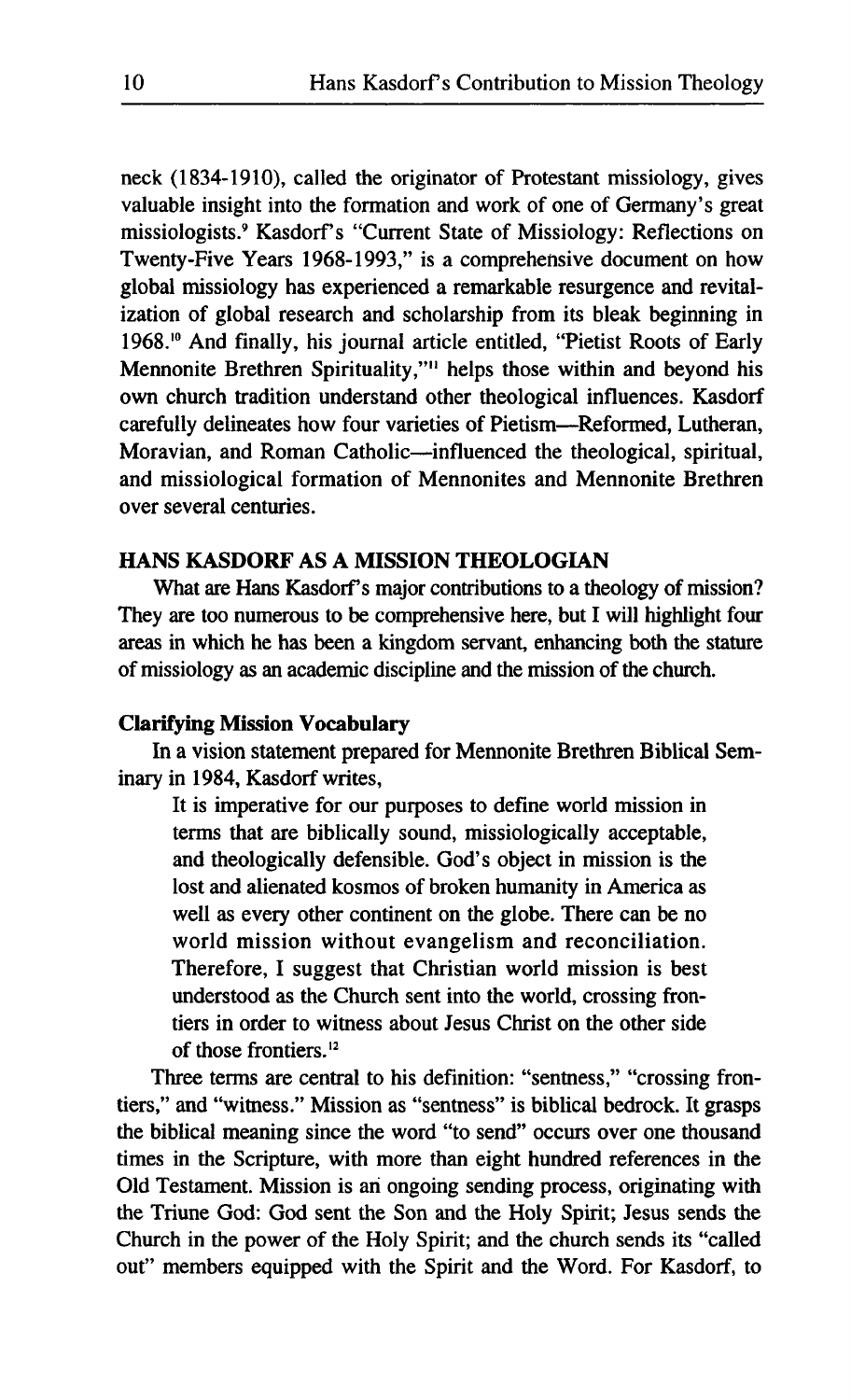understand mission as "sentness" also implies crossing frontiers, be they geographic or religious, social or cultural, linguistic or academic, theological or spiritual, economic or ethnic, to bear witness to the gospel of Jesus Christ. "Witness" describes the actual content of the wholistic mission. It is witness of being (character), doing (healing and helping ministries), and telling (proclaiming good news). Witness cannot be viewed as geographic since Acts 1:8 refers to a simultaneous witness in Jerusalem, Judea and Samaria, and to the ends of the earth, rather than to a sequential witness.

Kasdorf's linguistic skills, along with his education in German literature, have served missiology well in terms of his detailed and definitive vocabulary. For Professor Kasdorf, "mission" is always singular, never plural "missions." He never missed an opportunity to make that corrective comment on student papers or in classroom dialogue.

What is at stake by pluralizing mission? For Kasdorf, the difference is more than grammatical, it is the philosophical and theological implications. He writes, "The most common agenda demanding balance in missiology includes issues such as either proclamation or social responsibility; either *kerygma* or *diakonia;* either the Great Commission or the Great Commandment; either verticalism or horizontalism; either foreign or home mission."<sup>13</sup> His helpful response to the danger of emphasizing one truth or one aspect of mission at the expense of another is again one of vocabulary and language. One is to insist on the use of the conjunction "and" instead of the disjoining couplet "either/or." Another is to speak of the centrality of mission rather than the priority of mission. Only when the gospel receives full centrality in preaching and teaching, healing and helping, serving and feeding can it exercise its power to transform individuals and social structures.

#### **The Church in Mission for the World**

As an Anabaptist-Mennonite Brethren historian/theologian, Kasdorf's ecclesiology makes it difficult for him to think of mission apart from the church. He quotes Karl Hartenstein's maxim and applies it to how the Mennonite Brethren church understands mission: "Whoever says church, says mission; whoever says mission, says church."<sup>14</sup> The church is not mission, but it has a mission. Mission is the entire Church's task in its witness to the kingdom. Kasdorf writes,

Without the Church there can be no mission, and without mission no Church. The Church has been called out of the world, but it is continually sent back into it for missional purposes ... . The Church is the center of God's cosmic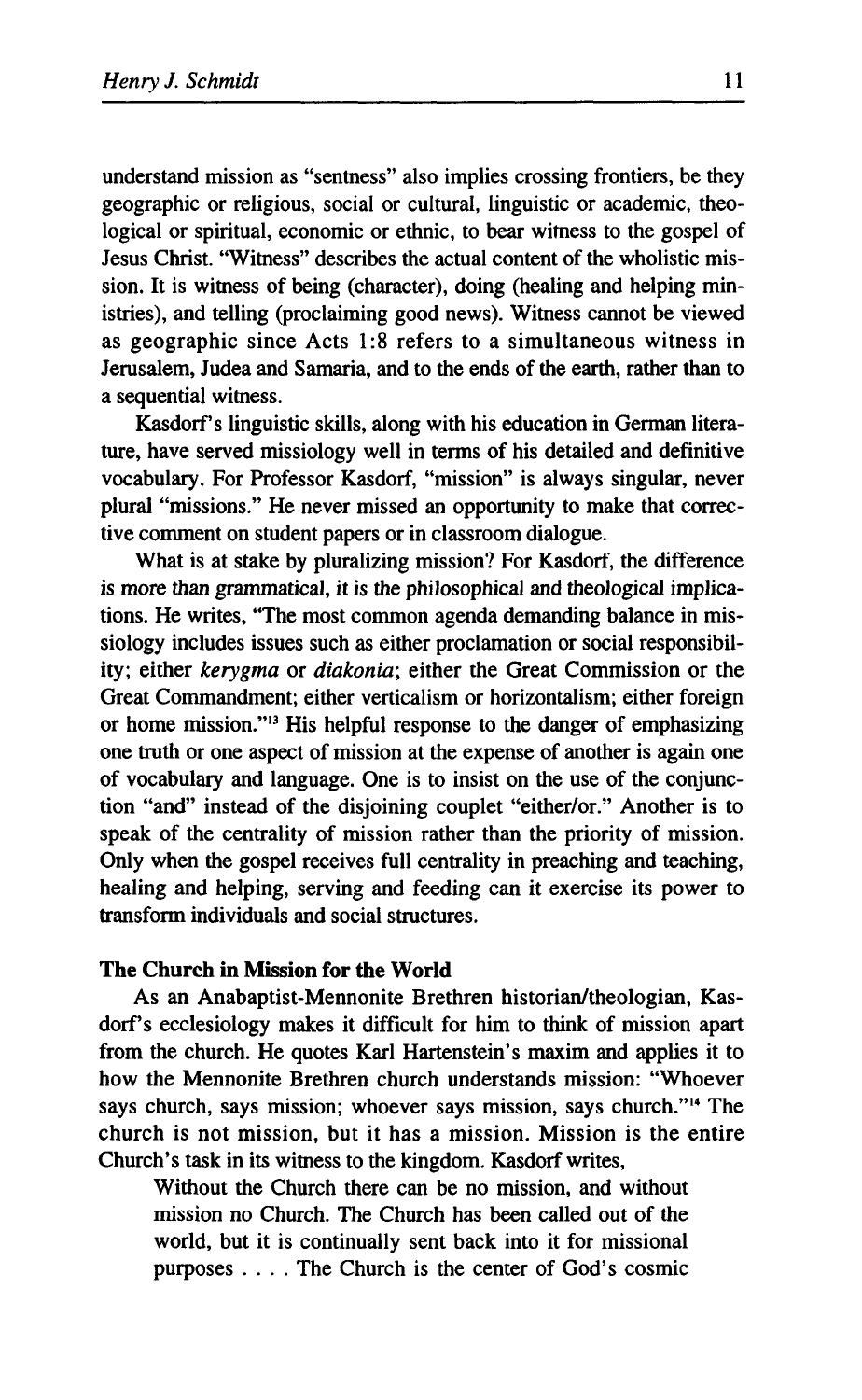**agenda for redemption, but the world is the arena of conflict and the theater of all missionary action.<sup>15</sup>**

**Using Hans-Werner Gensichen's couplet term "mission dimension and mission intention," Kasdorf articulates the double missionary purpose of the church. Mission dimension is the very nature of church; it is its otherness from the world, or in biblical terms God's special possession, a kingdom of priests and a holy nation (Exod. 19:5-6; 1 Pet. 2:9- 10). Missiologist George W. Peters describes this as the "centripetal nature of God's people," i.e., Israel as a light to the nations in the Old Testament. But the church also has a missionary intention. It is the "centrifugal nature of God's people," active in putting the missionary dimension into society, people moving out and being involved in the world in personal interaction with Christians and nonbelievers. Although Kasdorf is a strong advocate of a church-centered missiology, he does not believe mission should be rooted in the church ultimately, or even in Jesus Christ. For him, a biblical mission theology must always be rooted in the Triune God—Father, Son, and Holy Ghost—who created the church for mission.** 

**In addressing mission structures, Kasdorf builds on Ralph Winter's sociological "modality" (church membership) and "sodality" (Paul's missionary band) paradigm, and on Paul Hiebert's more theological language in describing "the church in mission" (missionary church) and "the church and mission" (missionary society). He provides a helpful analysis of strengths and weaknesses of three functional mission models.<sup>16</sup> The church-centered model has the church or denomination involved in wholistic mission, with a mission board as the responsible operating vehicle. It has a strong ecclesiology, produces churches that have a missionary dimension and intention, but its weakness is that it often loses its commitment to evangelism and church planting in its own context.** 

**In a mission-centered model, which is expressed in parachurch, independent, or faith mission organizations, the mission agency becomes primary and the local church becomes secondary. In this model individuals and local churches provide a prayer and financial base; it allows for doctrinal flexibility, and missionaries plant "indigenous churches" with which they often never identify. Its weaknesses are a low view of the church, yet it uses the resources of the church for its own kind of missionary purpose, plus it often becomes mostly missionary-centered ministry.** 

**A third structure is the double-centered model which includes both the previous models and permits both to function within the same organizational structure. The weakness of the double-centered model is how**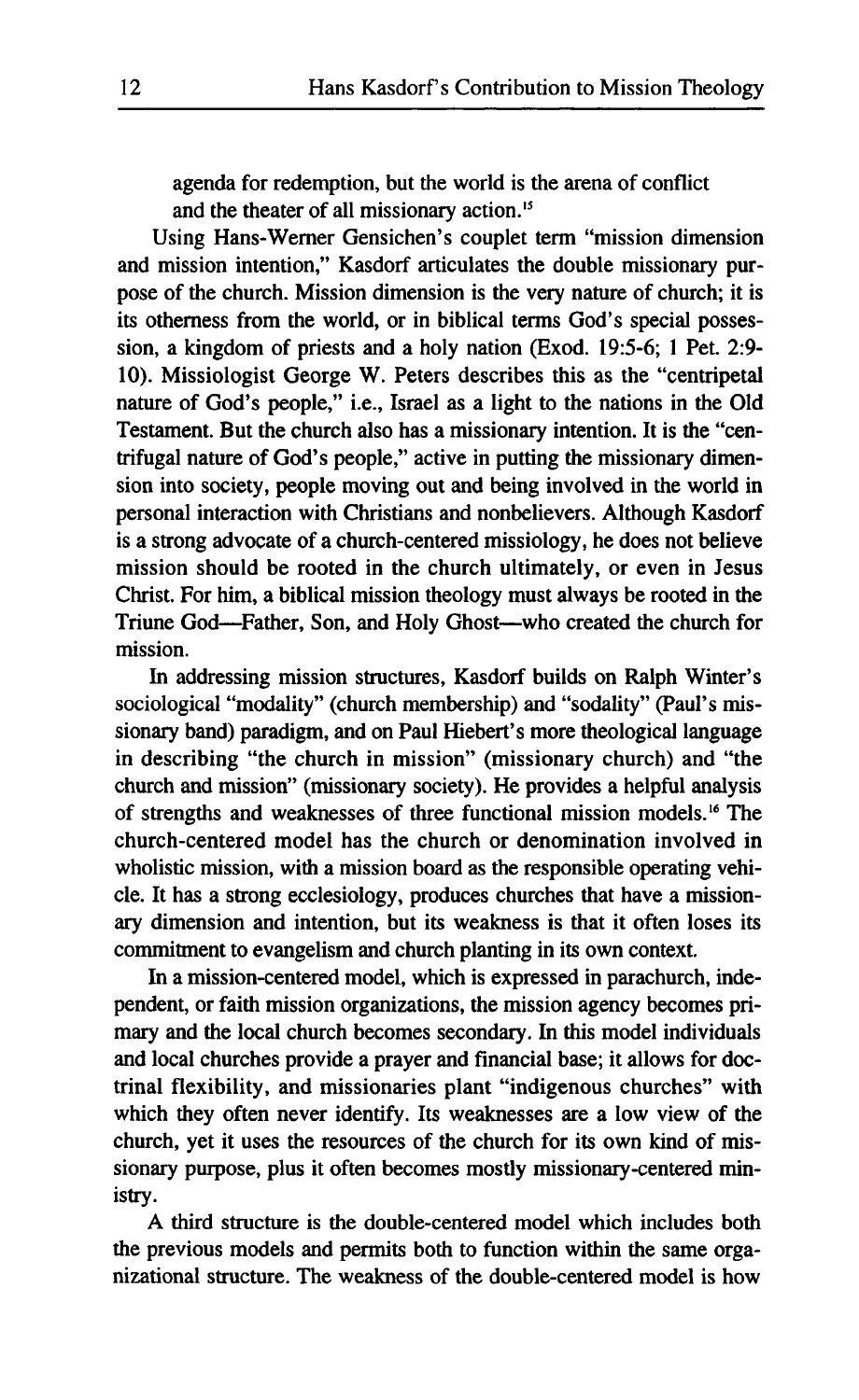it impacts human and financial resources in the sending church or denomination.

Kasdorf actually adds a fourth, international model which he believes is one of the greatest challenges facing the church, building a structure with increased mutuality, partnership, and equality in mission. His missiological writings repeatedly call the church to think biblically and practically about mission vision, strategies, and structures that effectively mobilize God's people.

#### **An Emerging Theology of Mission**

Kasdorf's study of a century of Mennonite Brethren mission history shows how a theology of mission provides insight into the way a theology actually emerges in a tradition that is characterized by mission activity but has little explicit theology or critical reflection. It is instructive for understanding how theological formulations emerge in the development of new churches and religious movements.

He observes that Mennonite Brethren have experienced three dynamic stages in the development of their theology of mission over the past century. The first is best described as salvationist theology, the second as kingdom theology, and the third as trinitarian theology. Kasdorf notes that the Mennonite Brethren at no time abandoned one theology for another. Instead they built a three-layer theology of mission, always retaining the former layer while emphasizing the latter.

The salvationist theology in early Mennonite Brethren mission was in tune with the broader theological currents of mission thinking in the culture. The consuming passion of this theology is saving lost souls. Samuel Moffett observes, "It was simple as the command of Jesus Christ and urgent as life and death for millions upon millions are dying without Christ."<sup>18</sup> Salvationist theology is christologically anchored in a theology of the cross rather than the resurrection; it is rooted in Jesus as Savior rather than Jesus as Lord. Obedience to the great commission is motivated by the lostness of humanity and ensuring that people have an opportunity to respond to the gospel of Jesus Christ.

The kingdom theology of mission emerged in the 1960s and 1970s in conjunction with major cultural shifts: the collapse of the colonial mission era, the independence of developing nations, missionaries becoming disciplers in addition to being soul-winners, a clearer focus on Christ's lordship, a mission emphasis on deeds of compassion and ministry to the whole person. The kingdom theology never replaced the Salvationist theology, but complemented it and became the first layer on which other layers could be built. Kingdom theology is anchored in the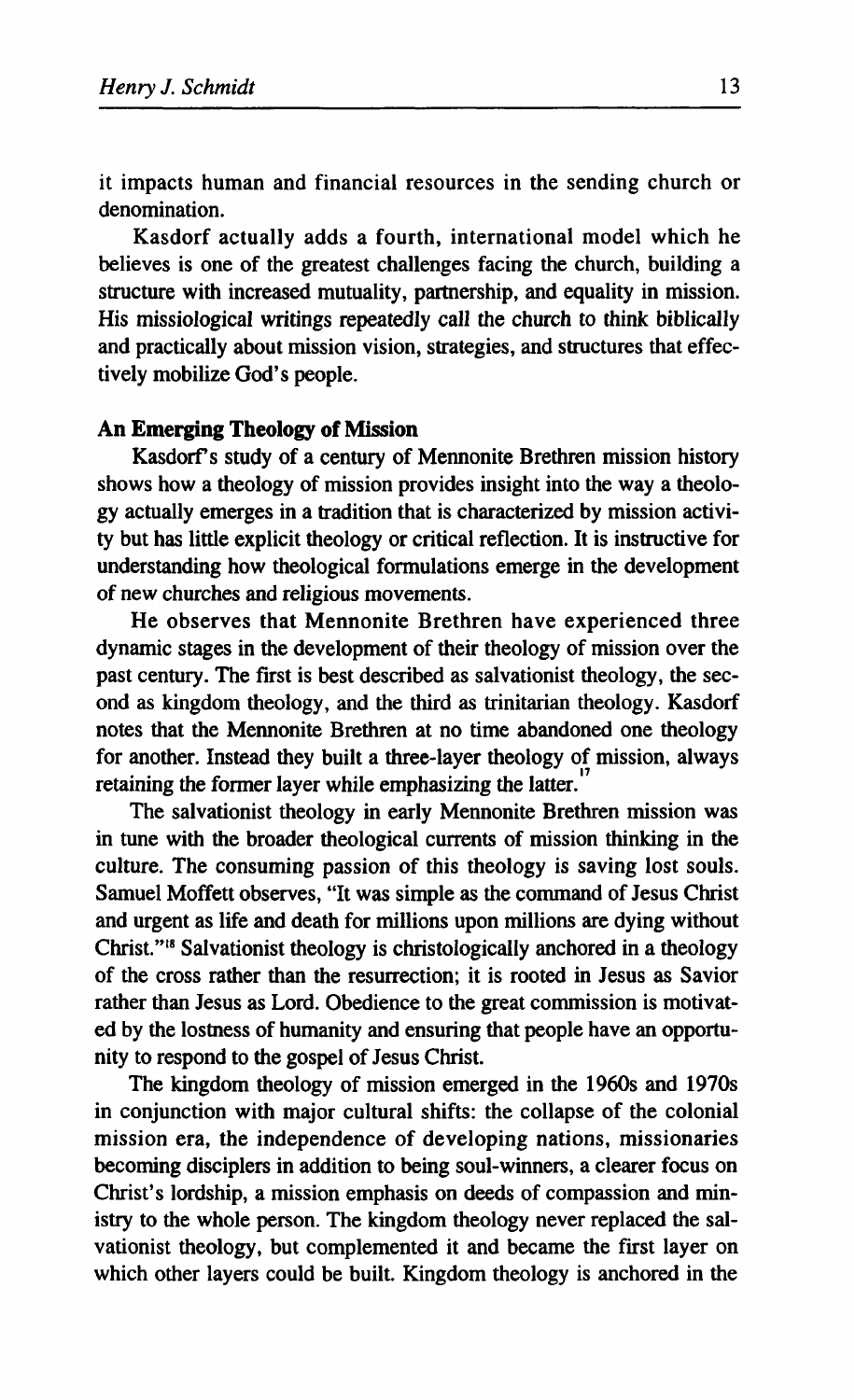Lordship of Christ. The connection between the kingdom of God and world mission, Kasdorf notes, has five missiological implications:

(1) We recognize the gospel of the kingdom to have spiritual, social and ethical demands for conversion and a life of discipleship.

(2) We accept the challenge that the gospel must be preached to all unreached people.

(3) We believe that all those who hear the gospel, repent of their sin, become disciples of Jesus, the Savior and Lord, will be saved, and those who willfully reject him will be lost.

(4) We understand that the Church's worldwide mission is limited to the historical era between the resurrection and the return of Christ; with that event the time of mission is over.

(5) We hold that the second coming of Christ is imminent, making the preaching of the gospel and the labor of love for justice and righteousness exceedingly urgent.<sup>19</sup>

In the kingdom approach commitment to Jesus as Lord means identification with God's people—the church. Mission is motivated by Jesus' incarnational, wholistic ministry model. The calling of the church, individually and corporately, is to minister the whole gospel to the whole person.

The trinitarian approach to a theology of mission has three theological foci: The Father initiates mission because he loves the world; the Son ventures out on his mission because he is sent; the Holy Spirit executes mission because he is the Spirit of wisdom and power. Kasdorf makes the point that the trinitarian approach does not weaken but strengthens both their salvationist and kingdom theology. In this model, the motivation for mission is acknowledging the triune God in his sovereignty and love and responding to his call, resources, and mission.

Kasdorf's analysis of how a three-layer theology emerges provides valuable insight into what happens in many mission-centered models of global evangelization. It means that all indigenous churches and religious movements develop a theology over time. Indigenous churches over time must develop beyond the "three selfs" stage of self-governing, self-supporting, and self-propagating to the actual self-theologizing stage.

#### **Mission and Cultural Context**

A fourth major theme and contribution of Kasdorf's theology of mission addresses the gospel and culture agenda. The church-culture and mission-culture agenda is a primary concern in missiology. How do dif-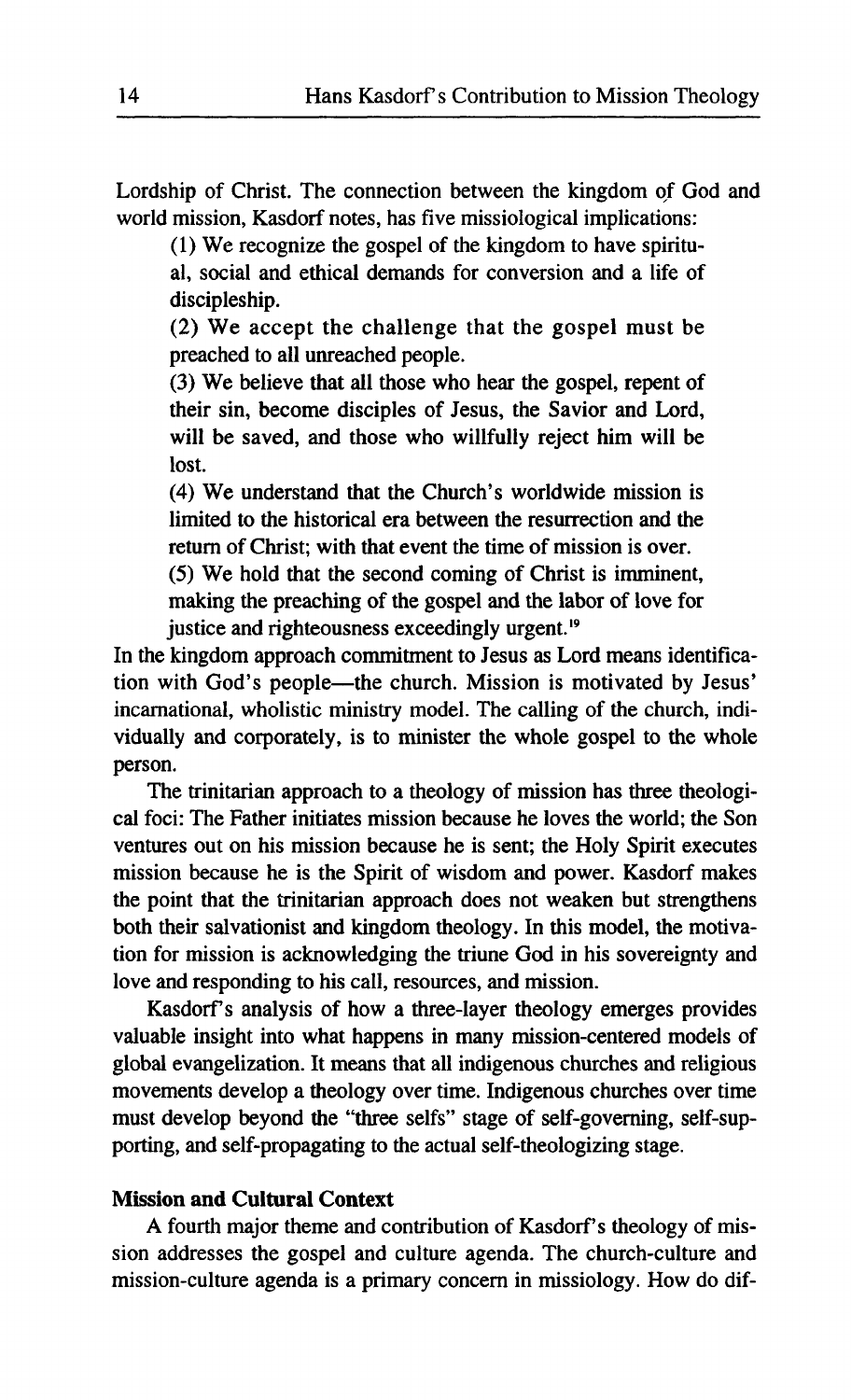**ferent people hear the gospel? How does the gospel change culture? What does the church look like in different cultures? How does one communicate effectively across cultures? Kasdorf s missiology reflects both cultural understanding and careful attention to cultural context in mission. His work skillfully incorporates the insights of anthropologically informed missiologists into the ways a missionary God seeks to redeem his people in different cultures.** 

Kasdorf's book, *Christian Conversion in Context*, is an example of **an ethnotheological as well as an exegetical study. He uses conversion "to describe the religious and ethical processes of man's spiritual transformation in terms of his values, relationships, and attitudes to God, himself, and others within the matrix of his own culture and social structure.<sup>20</sup> Adapting the work of anthropologist Charles Kraft, Fuller Theological Seminary, Kasdorf delineates the distinctions between the theological, anthropological, and ethnotheological understandings of God, culture, and humanity. According to Kasdorf ethnotheology has a fourfold purpose:** 

**(1) to more adequately understand humanity as God's creation and the imago Dei—the abiding point of contact—in each person;** 

**(2) to become cognizant of the human cultural milieu and the complexities of humanity's alienation from its Creator;** 

**(3) to bring about a more balanced understanding of human lifeways, attitudes, and relationships shaped not only by sin, but also by culture; and** 

**(4) to discover more effective ways and means to communicate the gospel of Jesus Christ as the message of a supracultural God to a culture-bound humanity so that persons might respond and be reconciled to their Creator and Redeemer.<sup>21</sup>**

**For Kasdorf an ethnotheological perspective has serious implications for the church in mission. Culture must be taken seriously. That the gospel transforms people and culture is clear, but what is the process and the time frame? While the content of the gospel remains constant, the forms in which it is communicated are determined by the context of culture. His essay, "Lessons from a Christian Anthropologist's Approaches to Communication,"<sup>22</sup> illustrates how important cultural understanding is in effective communication.** 

**His ethnotheological understanding also helps the church in different cultures to address missiological issues such as the meaning of reconciliation and relationships, individual and group conversion, personal and**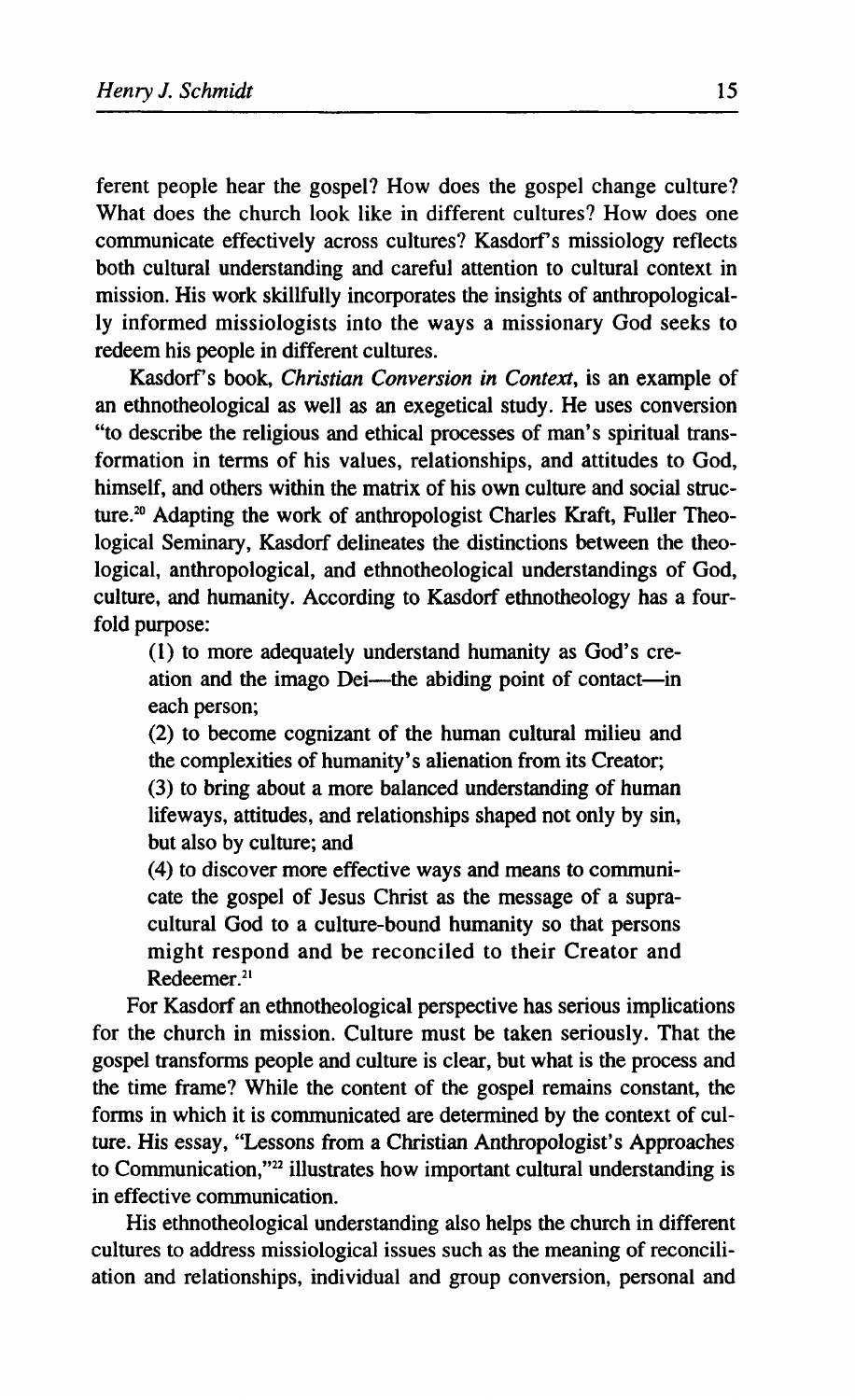multipersonal decisions, individualism and community in the church, the meaning of conversion in "guilt" and "shame" cultures, and the development of churches indigenous to their culture. Understanding urbanization, unreached people groups, world religions, and third- and fourthgeneration nominalism in established churches are also frequent themes in Kasdorf's concern in contextualizing mission. His chapter on "Revitalization and Renewal" provides invaluable insights into how the gospel of the kingdom transforms individuals, churches, cultures, and social systems.

#### **A CONCLUDING TRIBUTE FROM A COLLEAGUE**

My reflections on Professor Kasdorf's legacy as a mission historian and theologian end with a personal tribute. We were mission faculty colleagues at the seminary for fifteen years. He directed the denominational missionary candidate training program for thirteen years. The 1980s at the seminary became the decade of mission, in large part through Kasdorf's vision. Through his influence seminary curriculum became more mission-centered. Its current focus on contextualization, globalization, and internationalization is a tribute to his work.

As a missiologist, Kasdorf brings a rare combination of gifts: exceptional intelligence, eagerness to learn, solid scholarship, and dogged selfdiscipline, plus a personal grace, humility, and deep piety. His students and colleagues respect him not only for his expertise in mission theology, history, strategies, and future trends, but for his humble spirit, modest self-assessment, and a style that "talks less but says more." International students knew him not as "advisor" but as a good listener, a friend, and an encourager. Faculty and mission board members remember him not for being outspoken in meetings, but for his careful and insightful response to issues. In numerous mission department meetings over the years, I have benefited both from Kasdorf's probing questions about mission philosophy, theology, teaching methodologies, and strategies, and from prayer times and his brotherly encouragement. He clearly viewed himself more as a servant than as a leader. Thanks Professor Kasdorf, for your servant-leader model in the church as friend, churchman, missiologist, theologian, and historian.  $\mathcal{F}$ 

#### **NOTES**

- 1. Hans Kasdorf, "A Personal Journey of Missiological Formation," *Direction* 23:1 (Spring 1994): 109-10.
- 2. Ibid., 105.